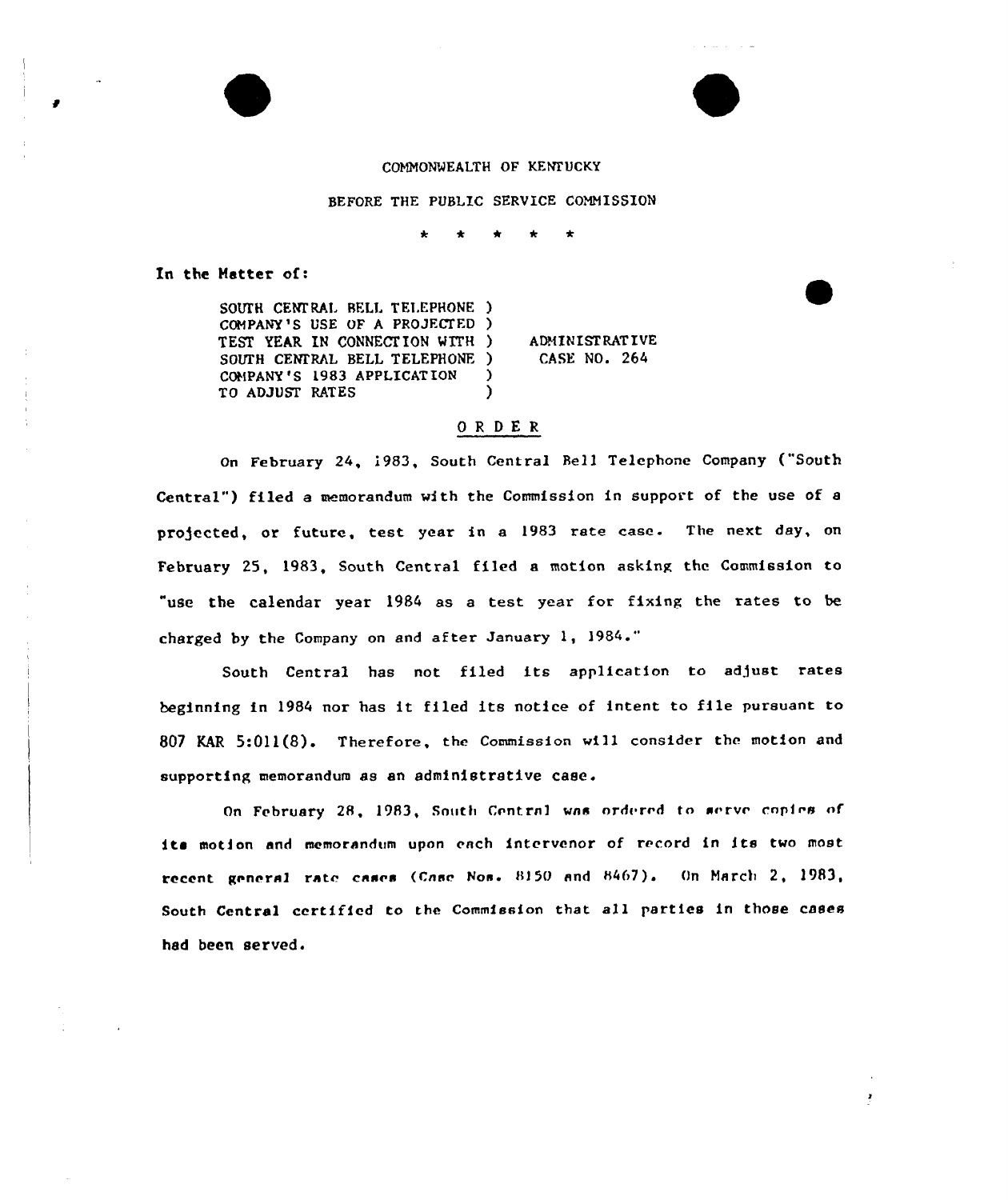

The Commission, having considered South Central's motion and memorandum, and being advised, has determined that it is premature to eet the test year in a rate case that has yet to be filed end will, therefore, deny the mction. En support of this determination, the Commission makes the following findings:

(l) South Ccntrel's memorandum presented only legal arguments for the use of a projected test year and gave no practical reasons why a properly adjusted historical test year would be inappropriate. The Commission agrees with South Central that the changes now occurring in the telecommunications industry will affect its services and operating structure. These changes are the result of decisions made by the Federal Communications Commission and the agreed Modified Final Judgment ("NFJ") between South Central's parent, American Telephone and Tclcgreph Company ("AT&T"), and the United States Department of Justice which provided for the divestiture of the local Bell operating companies by March, 1984. The Commission is of the opinion, however, that the effect of these changes can be properly determined using South Central's existing operations presented in a rate case using a historical test year.

(2) The Division of. Consumer Protection of the Attorney Ceneral's Office ("AC") was one of three parties responding to South Central's motion. The AG objected to the motion and recommended in part that the "decision on the appropriate test year be deferred until...following evidentiary hearings."<sup>I</sup> South Central's response to the AG indicated that the absence of a ruling before it filed its rate application would cause it to file two types of cases, one on a historical test year, the other on a

AG's Response to Notion of South Central, dated March 2, 1983, page 3.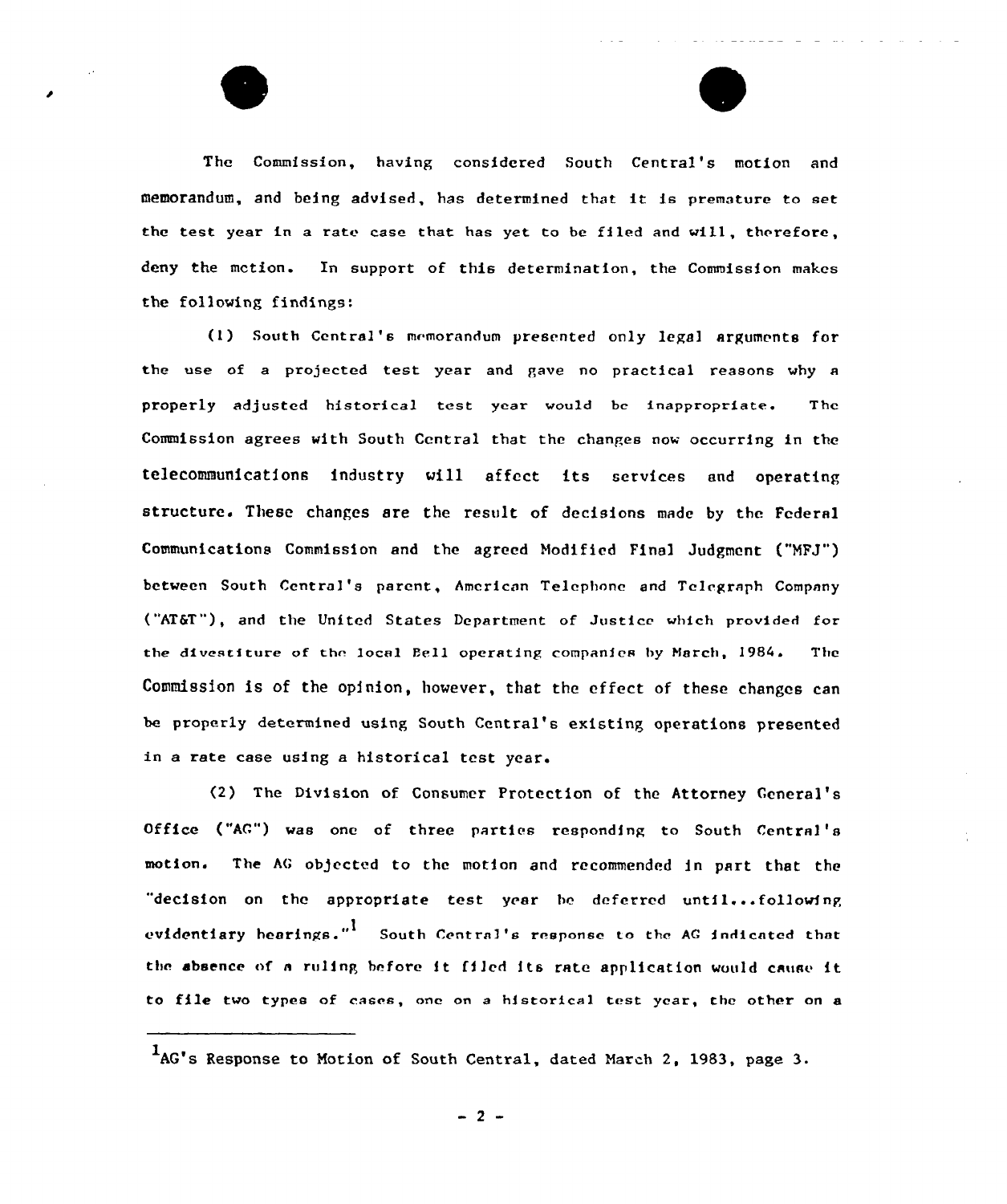

pro)ected test year. South Central further stated that the AG's proposal would "not only lengthen the rete case, but would also complicate the already complex hearings, further monopolizing this Commission's already scarce time."<sup>2</sup> The Commission agrees with the AG that this issue would be better decided in an actual rate proceeding.

The Kentucky Finance and Administration Cabinet ("Finance") responded on March 31, 1983, objecting to South Central's motion on the ground that it would deprive the Commission of its fact-finding responsibilities and of actual and objective cost and operating data. South Central disagreed with Finance's position, stating that the Commission would maintain regulatory review over current operations during 1984, and could "take appropriate action if returns produced by the new tariffs are not within the range found reasonable."<sup>3</sup> The Commission agrees with Finance, since it is apparent that actual operating results would not be available under South Central's proposal until after a decision is rendered.

The City of Louisville and Jefferson County filed a joint response on April 22, 1983, in support of South Central's motion. Their response indicated that the 1984 Operating Budget, adjusted to reflect at least four separate alternatives, could be used as a test year. The Commission is concerned that not only these alternative courses of actions, but others

2

Reply of South Central to the AG's Response, dated March 18, 1983, page 3. 3

Response of South Central to Memorandum of Finance, dated March 11, 1983, page 2.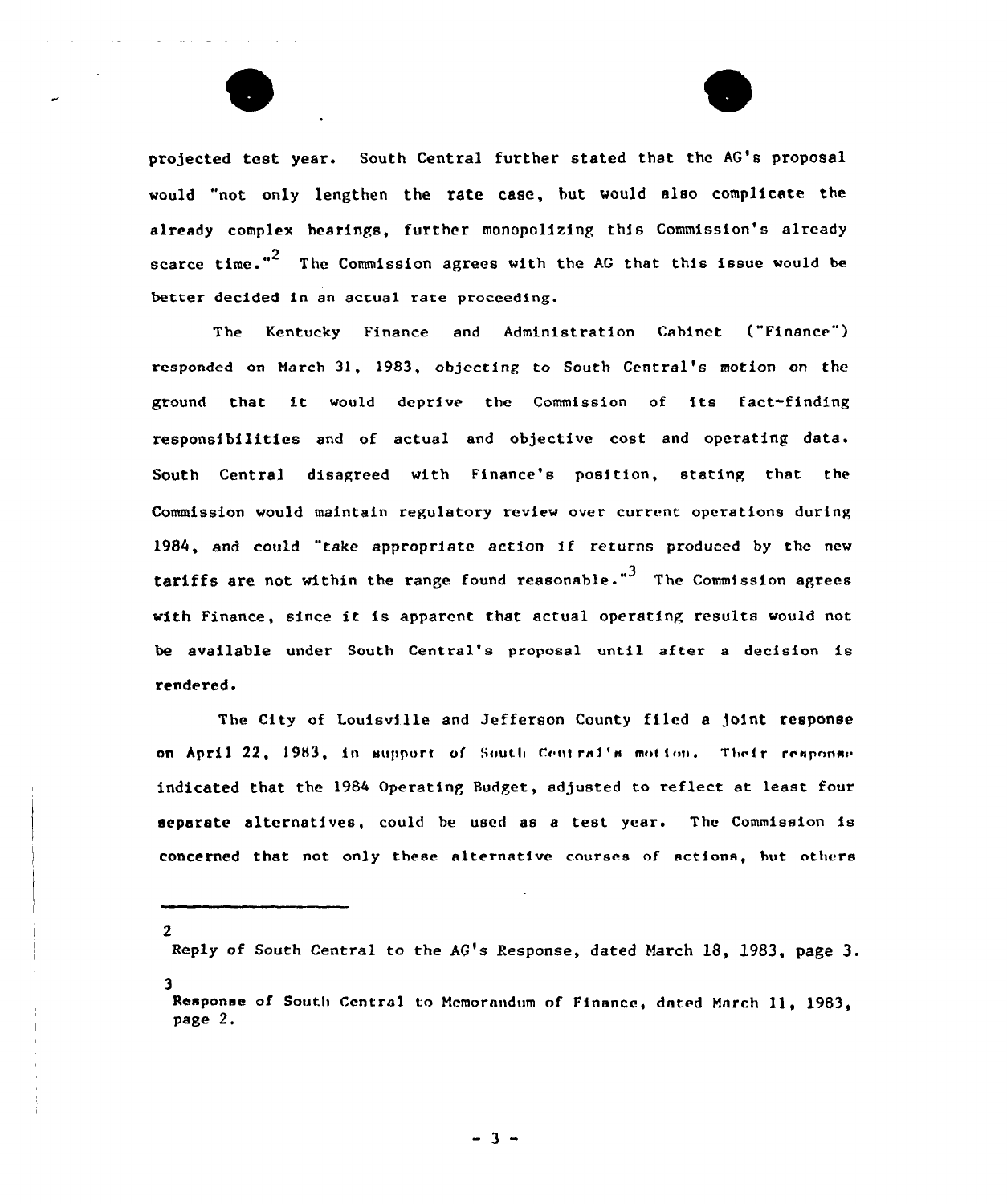

yet to be decided, will cause the test year projections to fluctuate widely, and thereby become uncertain. Me would, to a large extent, be "crystal-balling" the operations of South Central.

(3) The Commission is not convinced that South Central is in <sup>a</sup> position to know much more than the broad outline of its new operating structure. Management will continue to resolve issues resulting from the MFJ through the end of 1983. Decisions on such issues as the Local Access and Transport Areas configurations, toll settlements and access charges, and the services to be provided by the new centralized staff and regional companies in place of the current license contract arrangements have not yet been finalized. Even AT&T admits that the assignment of assets, liabilities and personnel has yet to be compleecd and will not be until September, 1983.<sup>4</sup> Thus, South Central would have to file a projected test year which would be premised on a projected organizational structure. Regardless of the test year used by South Central in its next rate case, ehe Commission foresees considerable problems in dealing with the changes now occurring and which will occur on January 1, 1984. Despite these difficulties, the Commission is of the opinion that a historical test year will provide a useful starting point for analysis. Me expect the rate case to have novel features as a result of the divestiture which will require innovative planning by South Central as well as deliberate rate-making procedures by this Commission. Resolution of these issues wi11 be

AT&T's Plan of Reorganization dated December 16, 1982, filed in Civil Action No. 82-0192 before the United States District Court for the District of Columbia, page 468.